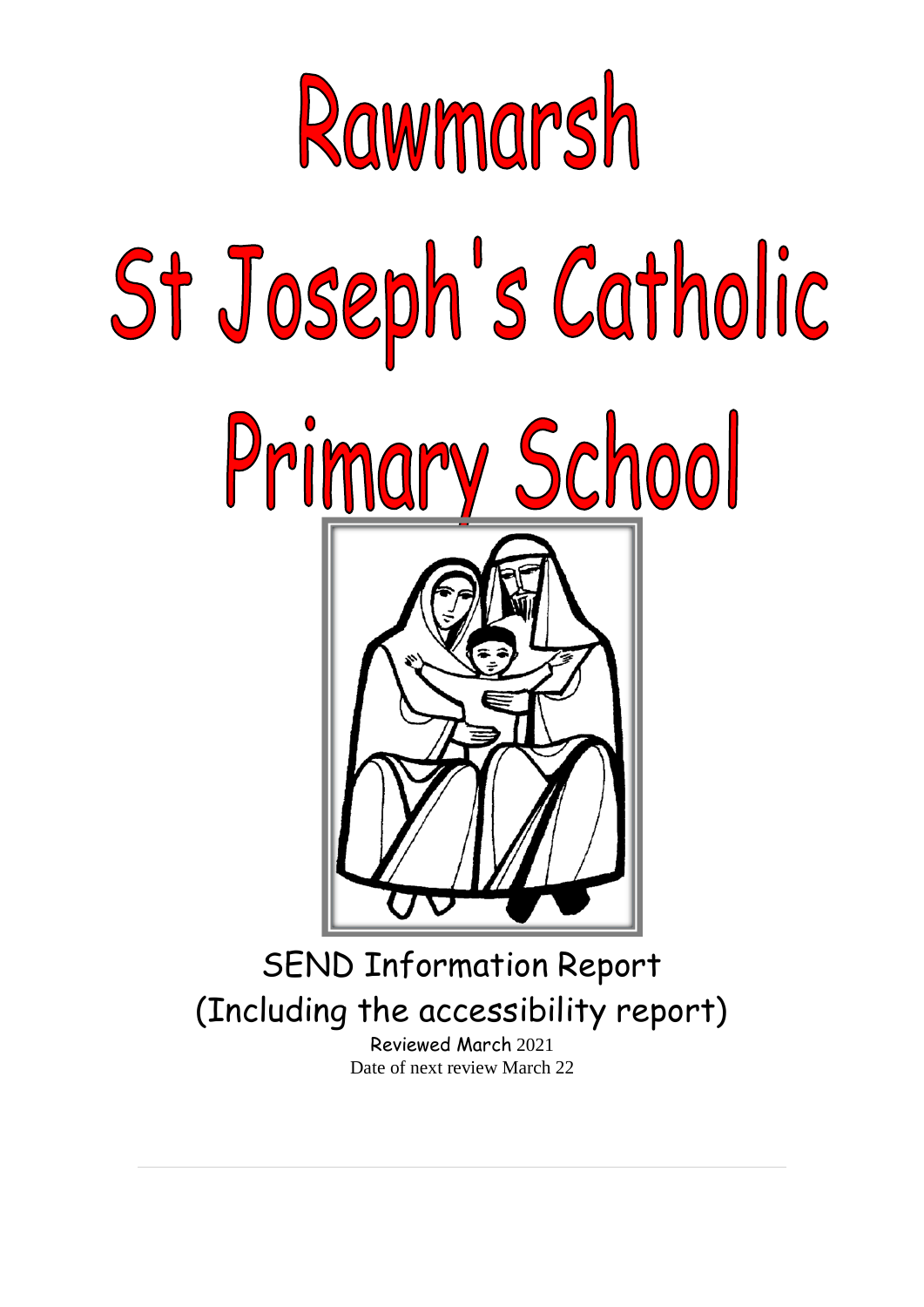All Rotherham Local Authority schools have a similar approach to meeting the needs of children with Special Educational Needs and/or disabilities (SEND) and are supported by the Local Authority to ensure that all children, regardless of their specific needs, achieve their potential in school.

**Under the Children and Families Bill, Local Authorities and schools are required to publish information about the services they expect to be available for children and young people with SEND aged 0-25. The Local Authority refers to this as the 'Local Offer' and information will be available on the Rotherham Council website.**

**The intention is to improve choice and transparency for families and to provide important information and signage regarding the range of services and provision within the local area.**

**The changes in the Children and Families Bill affect the way children with special educational needs (SEN) are supported in schools. The new approach begins in September 2014 and places pupils at the centre of planning.**

**The key areas of the new legislation are:**

- **1. Young people and their families should be involved in discussions about the support they need, so they can share their knowledge and feed back to the school on the young person's progress.**
- **2. Education, health and care plans (EHC) will replace statements of special educational needs. New assessments for additional educational needs will follow the EHC guidelines from September 2014. (Existing statements will remain in force until all children and young people have completed the transition, which will be within three years).**
- **3. School Action and School Action Plus will cease and be replaced by a single school-based category for children who need extra specialist support.**
- **4. There are 4 areas of SEND need:**
	- 1. Communication and interaction
	- 2. Cognition and learning
	- 3. Social, emotional and mental health difficulties
	- 4. Sensory and/or physical

**We are well placed to adopt these changes and looks forward to working with pupils and parents/carers to ensure fully inclusive access to our learning by meeting the needs of children with SEN in a mainstream setting, wherever possible.**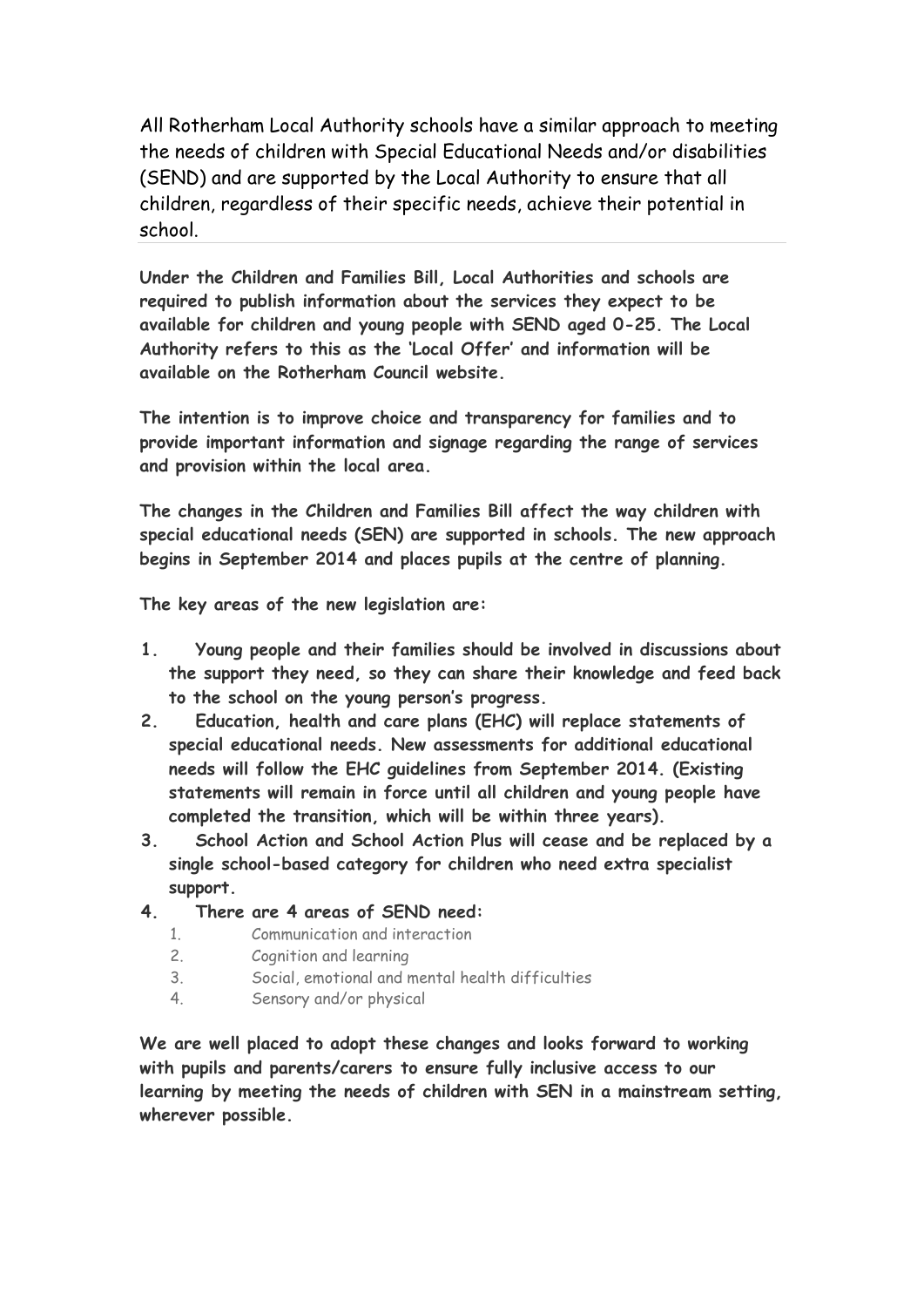**For more information about our school – see the questions and answers below:**

# **1.How does our school know if children need extra help and as a parent/carer what should I do if I think my child may have special educational needs?**

**If your child is identified as not making progress, we will set up a meeting to discuss this with you in more detail. We will listen to concerns, plan any additional support your child may need and discuss any referrals to outside professionals to support your child's learning. This will be done as a partnership. Also if you feel that your child has special needs ask for a meeting to discuss your concerns.**

#### **2. If my child has SEND who will be involved?**

#### **CLASS TEACHER**

**Before any SEND are identified your child's class teacher will first make sure your child's learning is suited to them and will adapt the type of task, the way learning is approached, or the way they help motivate your child before seeing the SENCO (see below) about the need for anything additional or different. Once SEND has been identified, they will ask you to work alongside them in the setting of targets for their learning. They will use any strategies, equipment or approaches identified as helpful to your child's progress and liaise with Teaching Assistants about the progress of your child in class and with any intervention work they are doing with them. Your child's views will also be sort within this process.**

#### **SENCO- Mrs. A Smith**

**The Special Educational Needs Coordinator (SENCO) will help the class teacher in identifying children with SEND and consider what else can be tried within the classroom. Once children are identified, they then liaise with school staff and help with setting appropriate targets and choosing suitable interventions to help your child make progress. They may assess your child to help them do this and seek their view. They also coordinate the intervention from outside agencies such as Learning Support Service, Educational Psychology or a Child's Therapist such as a Speech and Language Therapist. The SENCO will contact you regarding outside agency involvement and may contact you regarding the outcome of assessments, or your child's needs or progress.**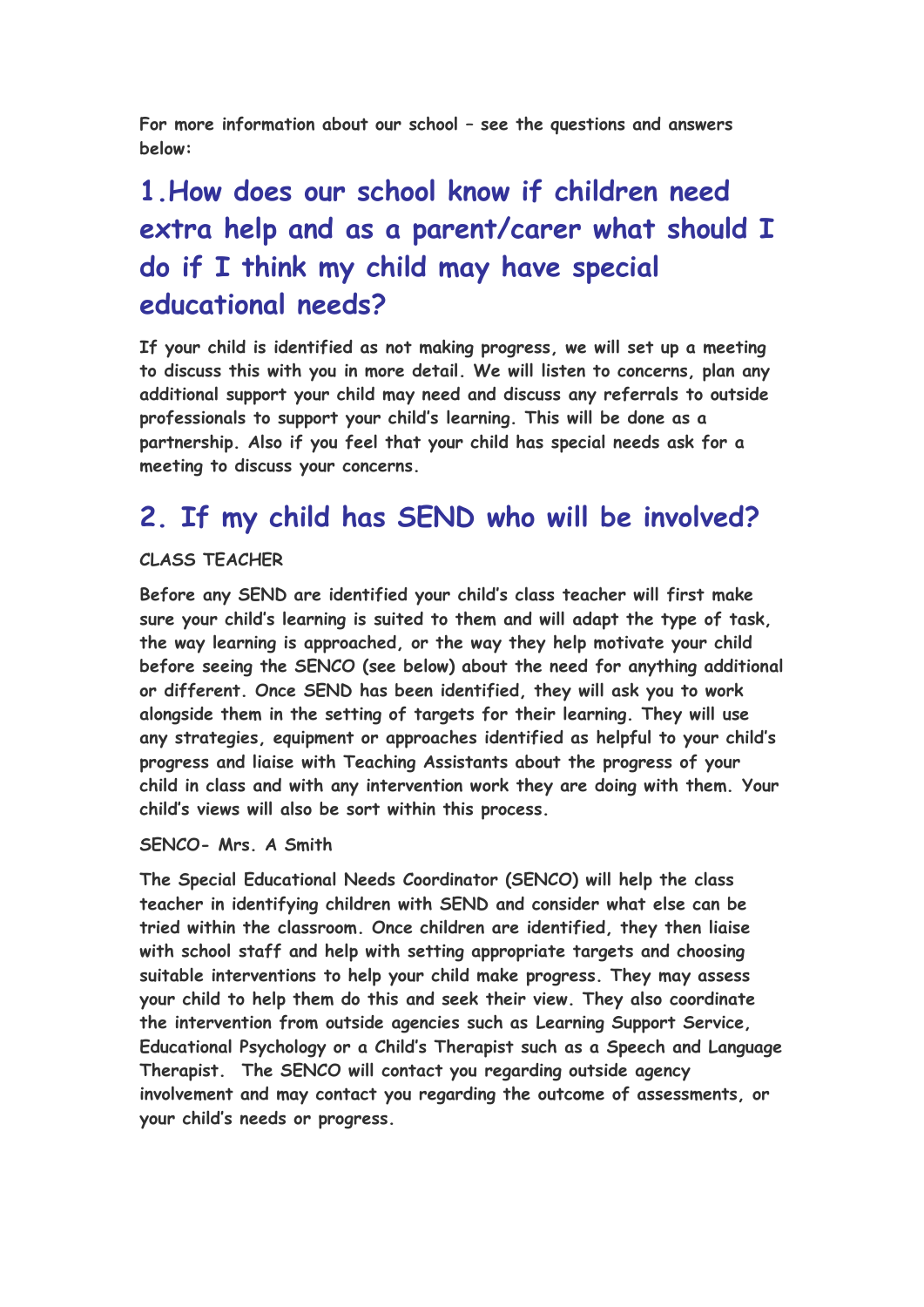#### **TEACHING ASSISTANTS**

**The Teaching Assistants support your child's learning in class, either by directly working with them, or by working with others in the class to allow the class teacher to work directly with your child. They also take children for small group or one to one intervention work, designed to help your child make greater progress.**

## **3.How will the Early Years staff support my child?**

**If a child with SEND is starting at our school in Foundation, the class teacher/SENCO will visit the nursery or pre-school setting and attend any review meetings prior to your child starting school. We can also discuss a transition plan so we can meet the needs of your child immediately. This may include extra induction visits, photo books for you to share with your child during the summer holidays or a staggered start in September.**

**In Foundation, the emphasis is on learning through play and children progress at their own pace so activities would match the appropriate level. Extra adult support may also be needed to model some of the activities and to work one to one.**

## **4. How will the curriculum be matched to my child's needs?**

**All teachers deliver high quality teaching, and have the high expectations for all pupils in the class. The class teacher plans lessons according to the specific needs of all groups of children. All teaching is based on building on what your child already knows and understands. Different ways of teaching are in place so that your child is fully involved in learning in class. For your child this may involve using more practical learning, different resources, using technology or additional adult support. Your child's class teacher will have carefully assessed your child's progress informally and formally and will know where there are gaps in understanding or learning, they will decide when additional support is needed.**

**Specific resources may be used including:**

- **A quiet learning space to limit distractions**
- **Pencil grips to support control and to improve handwriting**
- **Sit-fit cushion to support with posture and to reduce fidgeting**
- **Visual prompts to remind children of learning**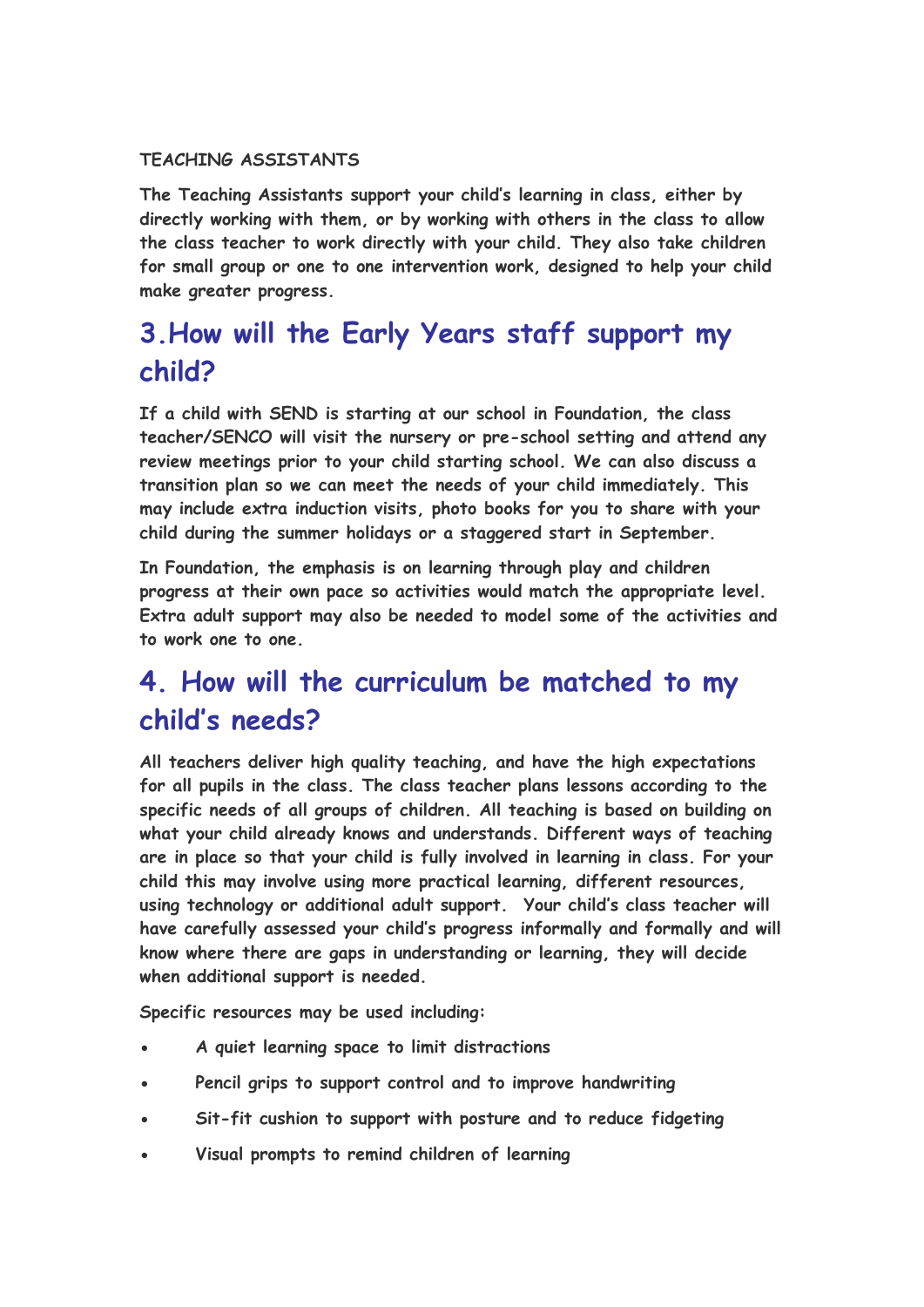- **Visual timetables to develop sequencing of the day**
- **Prompt cards such as I need help or a timeout card**
- **Individual behaviour chart**
- **Home/school communication book**
- **Sensory toys**

# **5. As a parent/carer, how will I know how my child is doing and how will school help me to support my child's learning?**

**Class teachers and teaching assistants observe and assess your child throughout each lesson. This knowledge, in addition, to the information collected during planned assessments helps the class teacher to make judgments about your child's strengths and areas for development and progress made.**

**The class teacher discusses the progress of each child at a termly pupil progress meeting with the Head teacher. It is during these meetings that the teacher highlights concerns about progress and identifies any difficulties within the learning. A support plan may be suggested to monitor progress which will be reviewed at the next meeting.**

**This information is shared with parents/carers at the parents meeting. Progress will be reviewed with your involvement and plans and targets made for the next term. This will include an element of support from home. All information from outside professionals will be discussed with you. In addition to the designated meeting, the class teacher is regularly available to discuss any concerns you may have.**

**The progress of a child with a statement of SEND or an education Health and Care (EHC) Plan is formally reviewed at an Annual Review with all adults involved with the child's education.**

## **6. What support will there be for my child's overall wellbeing?**

**Unless children are happy at school, learning is not as effective as it should be. Our school has a good history of supporting children who are struggling with emotional difficulties.**

**In addition to the high quality class teaching, we run specific programmes for small groups of children. These may be delivered in the classroom or in a learning area, they are most often run by a teaching assistant but under the direction of the class teacher or the SENCO. These include social skills**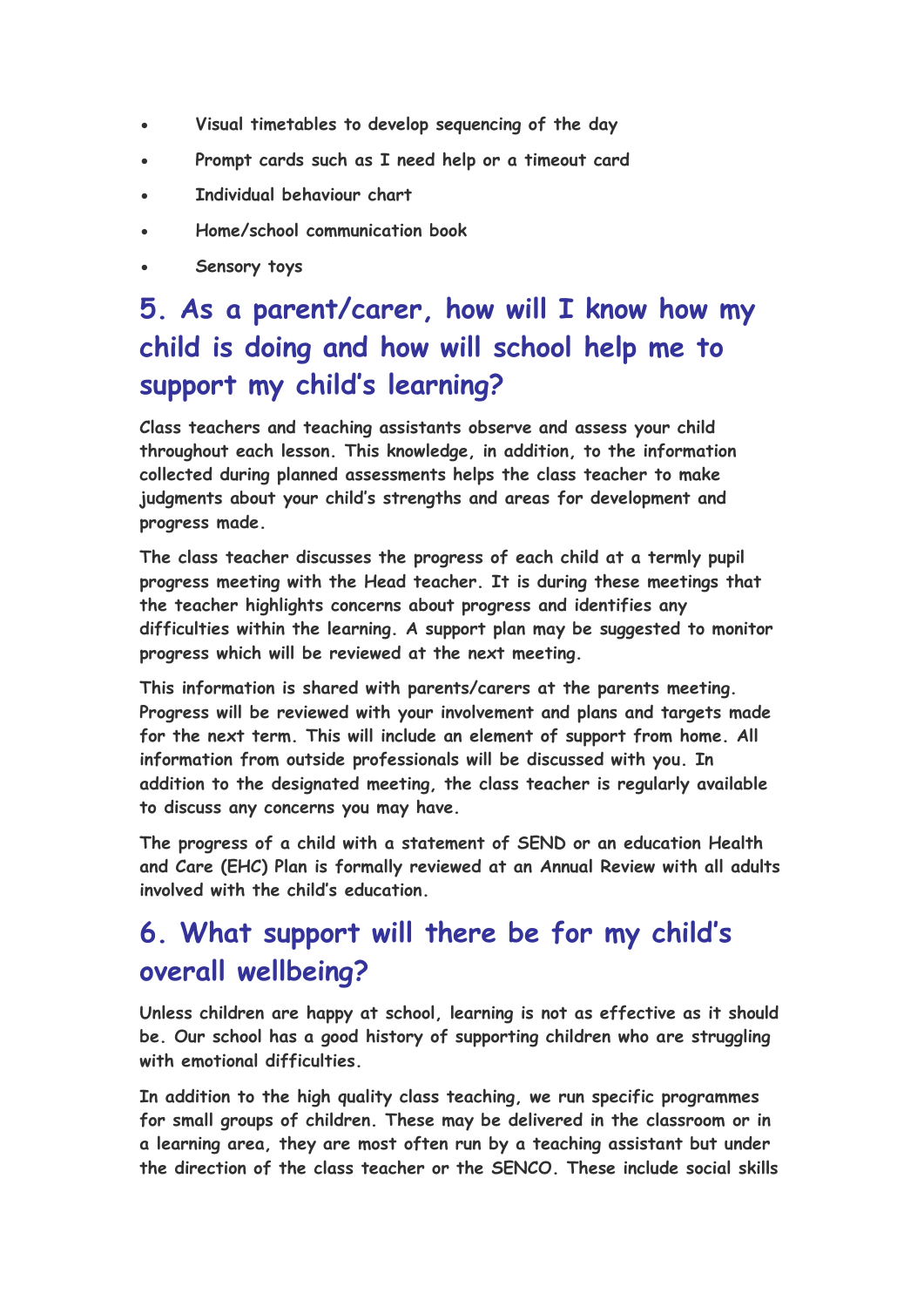**groups such as 'Talk Boost'. We use these sessions to focus on targets to help make progress in specific areas. We also use individualised programmes usually on a one to one basis, often supported by outside agencies.**

**We have a Pastoral Manager Mrs. Andrea Glossop and a Safeguarding Officer Miss C Marsden.**

## **7. What specialist services and expertise are available at or accessed by our school?**

**We use a wide range of services to support our children and families- for more information visit the Rotherham council website.**

**We are currently involved with:**

- **Learning Support Services**
- **Educational Psychology**
- **Speech and language therapy (SALT)**
- **Visual impairment team**
- **Occupational therapy**
- **Child and adolescent mental health service (CAMHS)**
- **School nurse**
- **Parental support advisor**
- **Pediatrician**

# **8.What training are the staff supporting children with SEND had or are having?**

**The SENCO attends relevant training in order to keep her knowledge of SEND and the strategies and interventions up to date along with current developments with SEND.**

## **9. How will my child be included in activities outside the classroom including school trips?**

**As an inclusive school, every child has the opportunity to access all areas of the curriculum. Therefore provision for trips and activities will be adapted to meet individual needs, this includes our residential. Any child needing specific help will have this discussed between school and home before any visit or activity.**

#### **10. How accessible is the school environment?**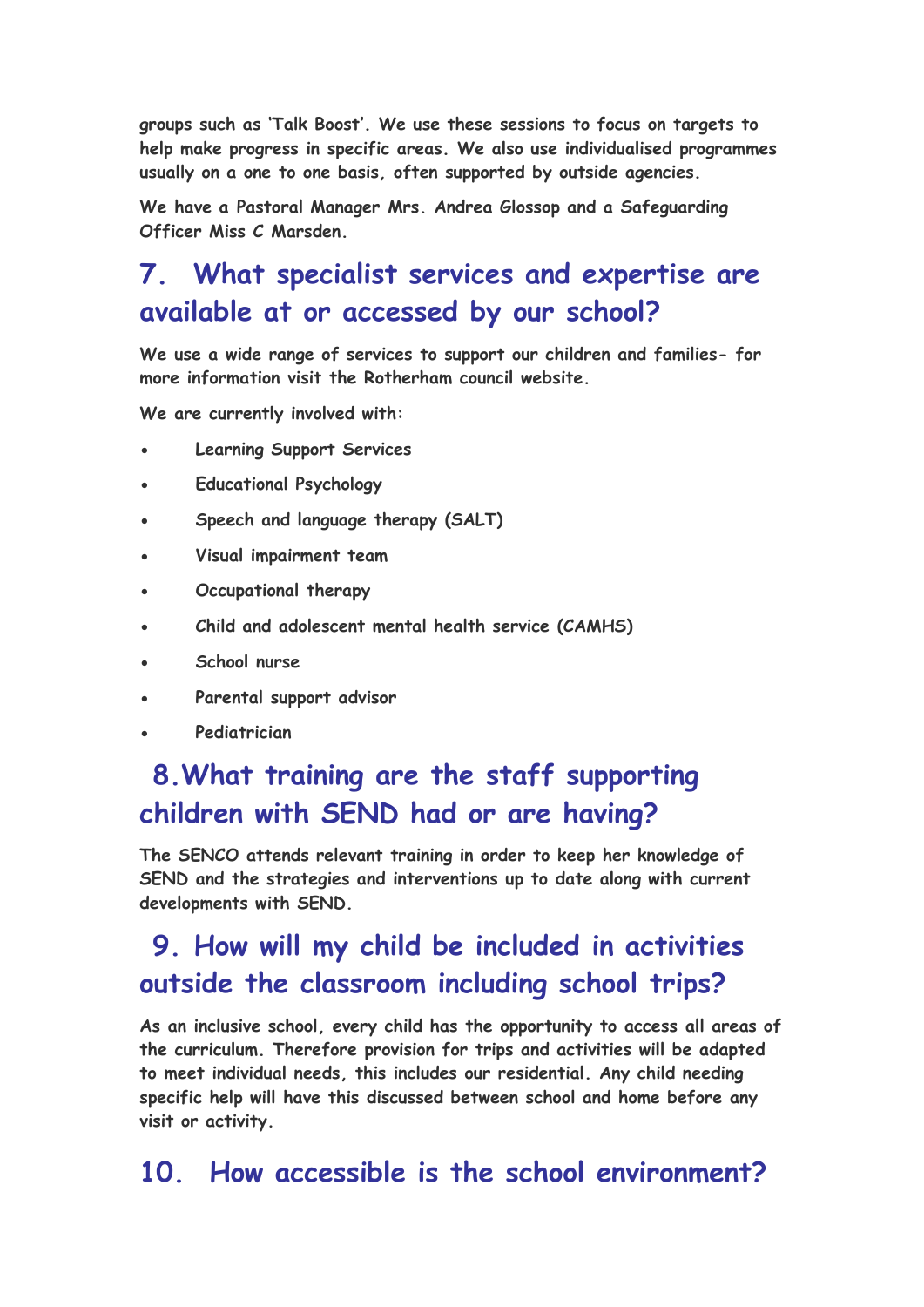**Our school complies with legislation for disabled wheelchair users.** 

# **11.How will school prepare and support my child to join our school, transfer to a new setting or the next stage of education and life?**

**We recognise that transitions can be difficult for a child with SEND and we take steps to ensure that any move is as smooth as possible.**

#### **Any child joining our school or moving to another school**

**We will contact the SENCO and ensure we get all the relevant information for the child starting with us or will pass on all records and information to the new school so any special arrangements and support can be put in place.**

#### **Moving classes within school**

**We create a transition plan for any child who may need support. Extra visits are scheduled and time allowed to meet the new staff. If appropriate the teaching assistant may move with the child.**

#### **In Year 6**

**We make sure all relevant information is discussed and sent to the SENCO of the secondary school. We invite them to a review meeting to meet parents and discuss needs. As part of the both the Rawmarsh and St Pius SENCO group, we organise extra visits to the local secondary school for children with SEND so they can become familiar with the layout and routines. They go with a friend, meet key members of staff and make new friends. This has been very successful.**

## **12.How are the school's resources allocated and matched to children's special educational needs?**

**The school budget includes money for supporting children with SEND. The Head Teacher decides on the deployment of resources for Special Educational Needs and Disabilities in consultation with the school governors, on the basis of needs in the school. The Head Teacher, the Assistant Head Teacher and SENCO discuss all the information they have about SEND in the school, including the children getting extra support already, the children needing extra support, the children who have been identified as not making as much progress as would be expected and decide what resources/training and support is needed**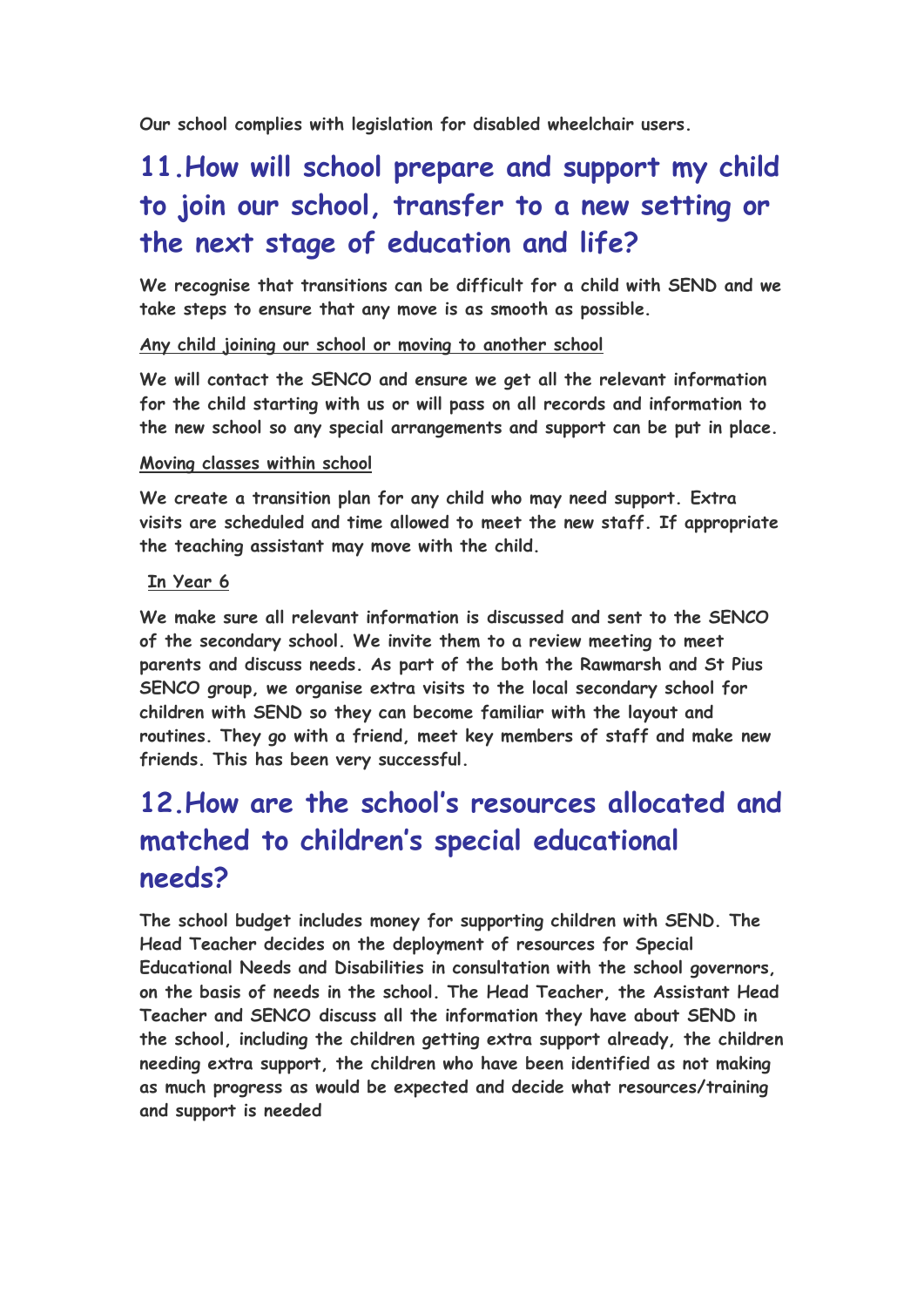**We identify the needs of our pupils on a school provision map which for SEND pupils identifies all resources/training and support is reviewed regularly and changes made as needed.**

### **13. How is the decision made about what type and how much support my child will receive?**

**If your child continues to make little or no progress, despite high quality teaching targeting their needs, the class teacher and the SENCO will assess whether the child has a significant learning difficulty. Where this is the case, in consultation with yourselves as parents/carers, an agreement about the level of SEND support that is required will take place. The support will be carefully monitored to look at the impact. If there is no or very little impact, it may be necessary to apply for an Education, Health and Care plan to further support the child's needs.**

**Schools receive funding for all pupils including those with Special Educational Needs and Disabilities and they meet pupil's need from this (including equipment).**

**If the assessment of a pupil's needs identifies something that is significantly different to what is usually available, there will be additional funding allocated. Parents will have a say in how this is used. You will be told if this means you are eligible for a personal budget. This must be used to fund the agreed plan**

### **14. How are you as parents/carers involved with the school?**

**We are child and family centred so you will be involved in all decision making about your child's learning. We arrange termly meetings to review progress. We discuss what is working in school and how this can be adapted at home. We set and review targets together with parents/carers so we work very much in partnership.**

#### **15. Who can I contact for further information?**

**For initial concerns contact the class teacher, then the SENCO. If you have any further concerns then please speak to the Head Teacher**

#### **Our SEND Governor is Mrs. S Lord**

**Rotherham's parent/carer forum is an umbrella organisation for all parents and carers of children & young people with Special Educational Needs,**